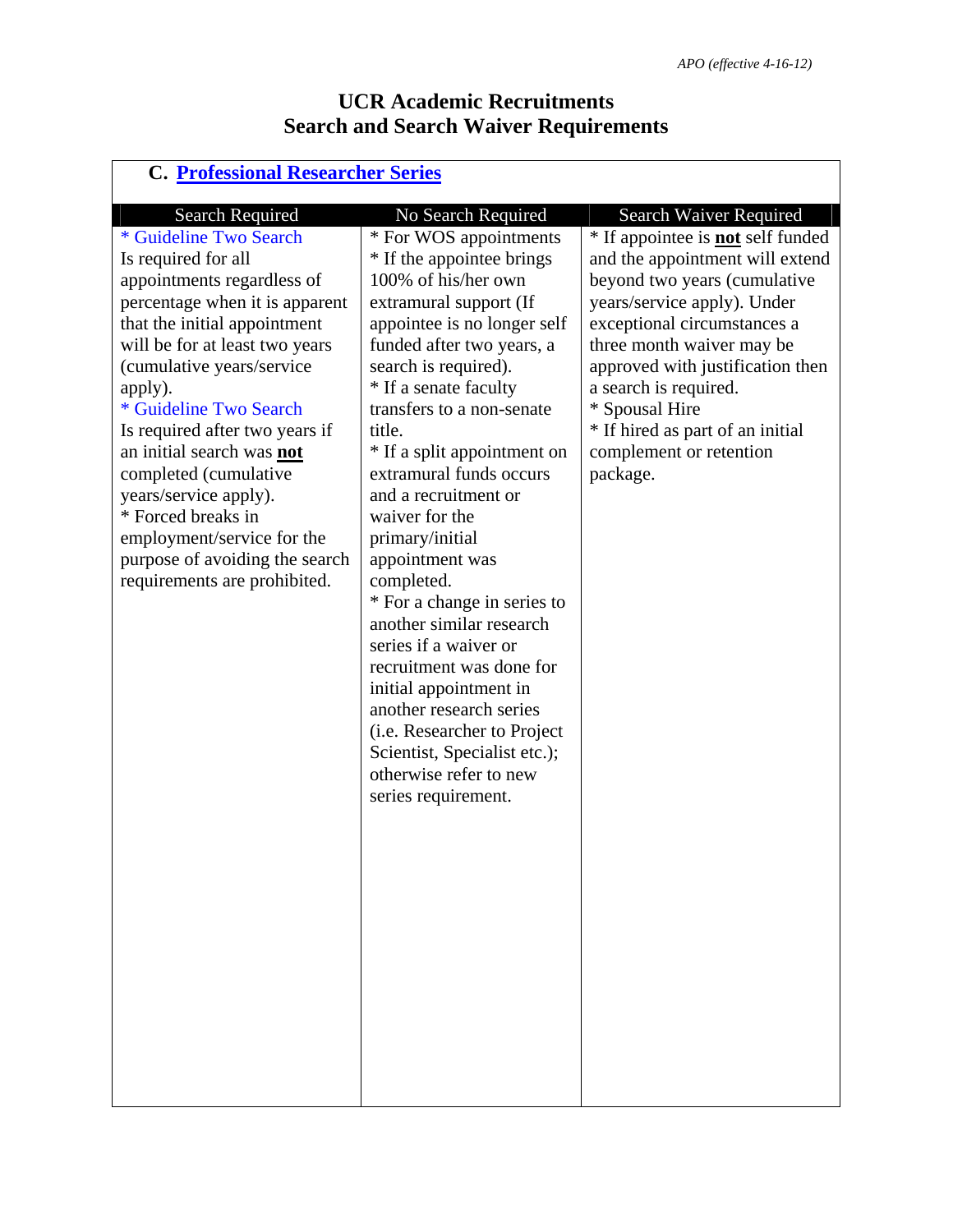| <b>D. Project Scientist Series</b>                                                                                                                                                                                                                                                                                                                                                                                                                                                                                                                 |                                                                                                                                                                                                                                                                                                                                                                                                                                                                                |                                                                                                                                                                                                                                                                                                                                                                                               |  |  |  |
|----------------------------------------------------------------------------------------------------------------------------------------------------------------------------------------------------------------------------------------------------------------------------------------------------------------------------------------------------------------------------------------------------------------------------------------------------------------------------------------------------------------------------------------------------|--------------------------------------------------------------------------------------------------------------------------------------------------------------------------------------------------------------------------------------------------------------------------------------------------------------------------------------------------------------------------------------------------------------------------------------------------------------------------------|-----------------------------------------------------------------------------------------------------------------------------------------------------------------------------------------------------------------------------------------------------------------------------------------------------------------------------------------------------------------------------------------------|--|--|--|
| <b>Search Required</b><br>* Guideline Two Search<br>Is required for all<br>appointments regardless of<br>percentage when it is apparent<br>that the initial appointment<br>will be for at least two years<br>(cumulative years/service<br>apply).<br>* Guideline Two Search<br>Is required after two years if<br>an initial search was not<br>completed (cumulative<br>years/service apply).<br>* Forced breaks in<br>employment/service for the<br>purpose of avoiding the search<br>requirements are prohibited.                                 | No Search Required<br>* For WOS appointments<br>* If a split appointment on<br>extramural funds occurs and<br>a recruitment or waiver for<br>the primary/initial<br>appointment was<br>completed.<br>* For a change in series to<br>another similar research<br>series if a waiver or<br>recruitment was done for<br>initial appointment in<br>another series (i.e. Project<br>Scientist to Researcher);<br>otherwise refer to new<br>series requirement.                      | Search Waiver Required<br>* If appointee is <b>not</b> self<br>funded and the appointment<br>will extend beyond two years<br>(cumulative years/service<br>apply). Under exceptional<br>circumstances a three month<br>waiver may be approved with<br>justification then a search is<br>required.<br>* Spousal Hire<br>* If hired as part of an initial<br>complement or retention<br>package. |  |  |  |
| <b>E. Specialist Series</b><br><b>Search Required</b><br>* Guideline Two Search<br>Is required for all<br>appointments regardless of<br>percentage when it is apparent<br>that the initial appointment<br>will be for at least two years<br>(cumulative years/service)<br>apply).<br>* Guideline Two Search<br>Is required after two years if<br>an initial search was not<br>completed (cumulative<br>years/service apply).<br>* Forced breaks in<br>employment/service for the<br>purpose of avoiding the search<br>requirements are prohibited. | No Search Required<br>* For WOS appointments<br>* If a split appointment on<br>extramural funds occurs and<br>a recruitment or waiver for<br>the primary/initial<br>appointment was<br>completed.<br>* For a change in series to<br>another similar research<br>series if a waiver or<br>recruitment was done for<br>initial appointment in<br>another series (i.e.<br>Specialist to Project<br>Scientist, Researcher, etc.);<br>otherwise refer to new<br>series requirement. | Search Waiver Required<br>* If appointee is <b>not</b> self<br>funded and the appointment<br>will extend beyond two years<br>(cumulative years/service<br>apply). Under exceptional<br>circumstances a three month<br>waiver may be approved with<br>justification then a search is<br>required.<br>* Spousal Hire<br>* If hired as part of an initial<br>complement or retention<br>package. |  |  |  |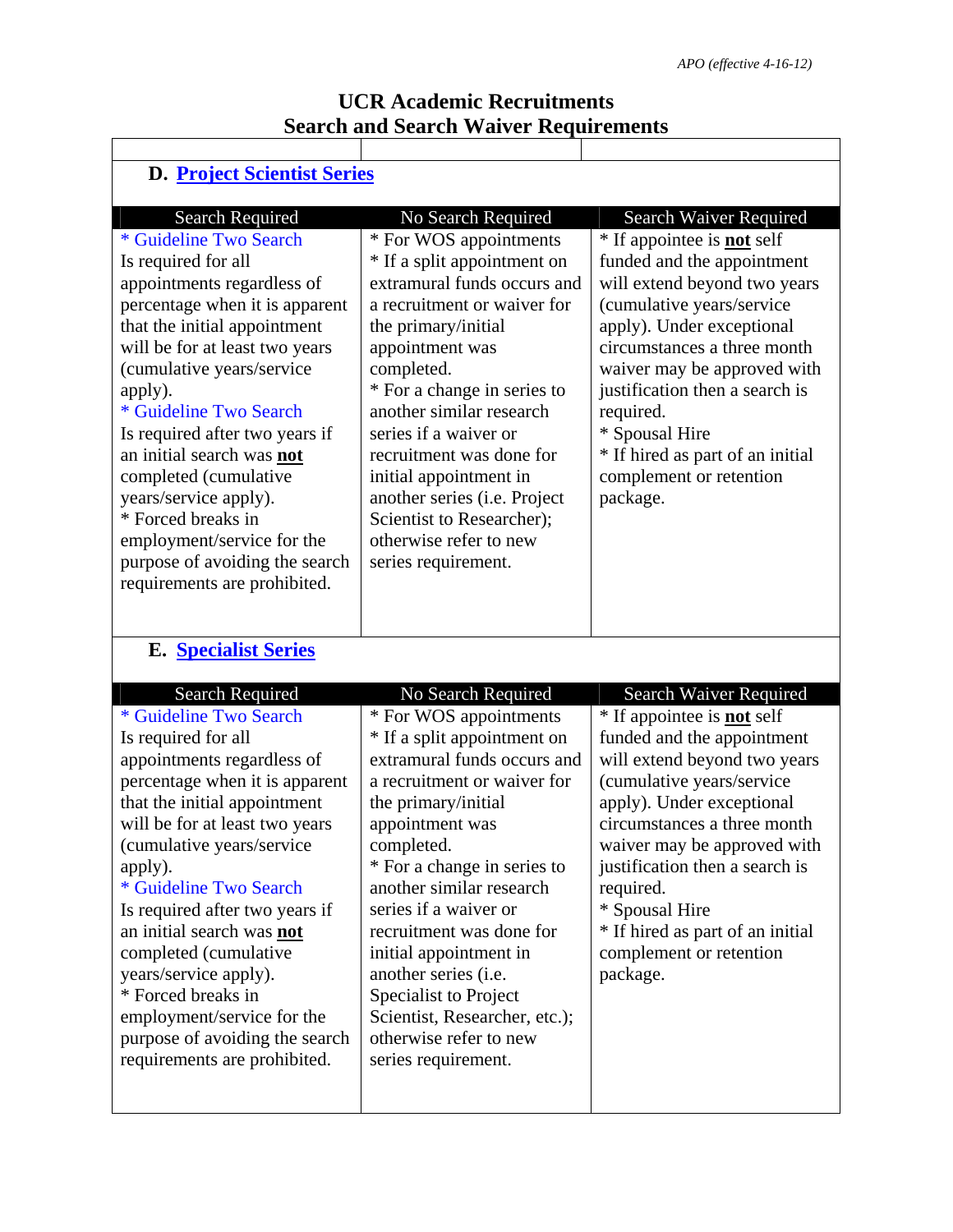| <b>F. Academic Administrator Series</b>                                                                                                                                                                                                                                                                                                                                                                                                                |                                                                                                                                                                                                                                                                                                                                                          |                                                                                                                                                                                                                                                                                                 |  |  |
|--------------------------------------------------------------------------------------------------------------------------------------------------------------------------------------------------------------------------------------------------------------------------------------------------------------------------------------------------------------------------------------------------------------------------------------------------------|----------------------------------------------------------------------------------------------------------------------------------------------------------------------------------------------------------------------------------------------------------------------------------------------------------------------------------------------------------|-------------------------------------------------------------------------------------------------------------------------------------------------------------------------------------------------------------------------------------------------------------------------------------------------|--|--|
| <b>Search Required</b>                                                                                                                                                                                                                                                                                                                                                                                                                                 | No Search Required                                                                                                                                                                                                                                                                                                                                       | Search Waiver Required                                                                                                                                                                                                                                                                          |  |  |
| * Guideline One Search<br>Is required for all<br>appointments regardless of<br>percentage of appointment or<br>funding.                                                                                                                                                                                                                                                                                                                                | * For WOS appointments<br>* If a split appointment<br>occurs and a guideline one<br>recruitment for the<br>primary/initial appointment<br>was completed.<br>* For a change in series<br>occurs and a guideline one<br>recruitment for the<br>initial/previous appointment<br>was completed. (i.e.<br>Academic Coordinator to<br>Academic Administrator.) | * Emergency situations (There<br>is not enough time to conduct<br>a recruitment) normally less<br>than two months until<br>employment begins. The<br>waiver is limited to no more<br>than one year<br>* Spousal Hire<br>* If hired as part of an initial<br>complement or retention<br>package. |  |  |
| <b>G. Academic Coordinators Series</b>                                                                                                                                                                                                                                                                                                                                                                                                                 |                                                                                                                                                                                                                                                                                                                                                          |                                                                                                                                                                                                                                                                                                 |  |  |
| <b>Search Required</b>                                                                                                                                                                                                                                                                                                                                                                                                                                 | No Search Required                                                                                                                                                                                                                                                                                                                                       | Search Waiver Required                                                                                                                                                                                                                                                                          |  |  |
| * Guideline One Search<br>Is required for all indefinite<br>appointments regardless of<br>percentage of appointment.<br>* Guideline Two Search<br>Is required for all other<br>appointments regardless of<br>percentage when it is apparent<br>that the appointment will be<br>for at least two years<br>(cumulative years apply).<br>Forced breaks in<br>employment/service for the<br>purpose of avoiding the search<br>requirements are prohibited. | * For WOS appointments<br>* If a split appointment<br>occurs and a search was<br>completed for the<br>primary/initial appointment.<br>* If a change in series<br>occurs then the same rules<br>for split appointment above<br>applies. (i.e. Academic<br>Administrator to Academic<br>Coordinator or Research to<br>Academic Coordinator).               | * Emergency situations (There<br>is not enough time to conduct<br>a recruitment) normally less<br>than two months until<br>employment begins. The<br>waiver is limited to no more<br>than one year<br>* Spousal Hire<br>* If hired as part of an initial<br>complement or retention<br>package. |  |  |